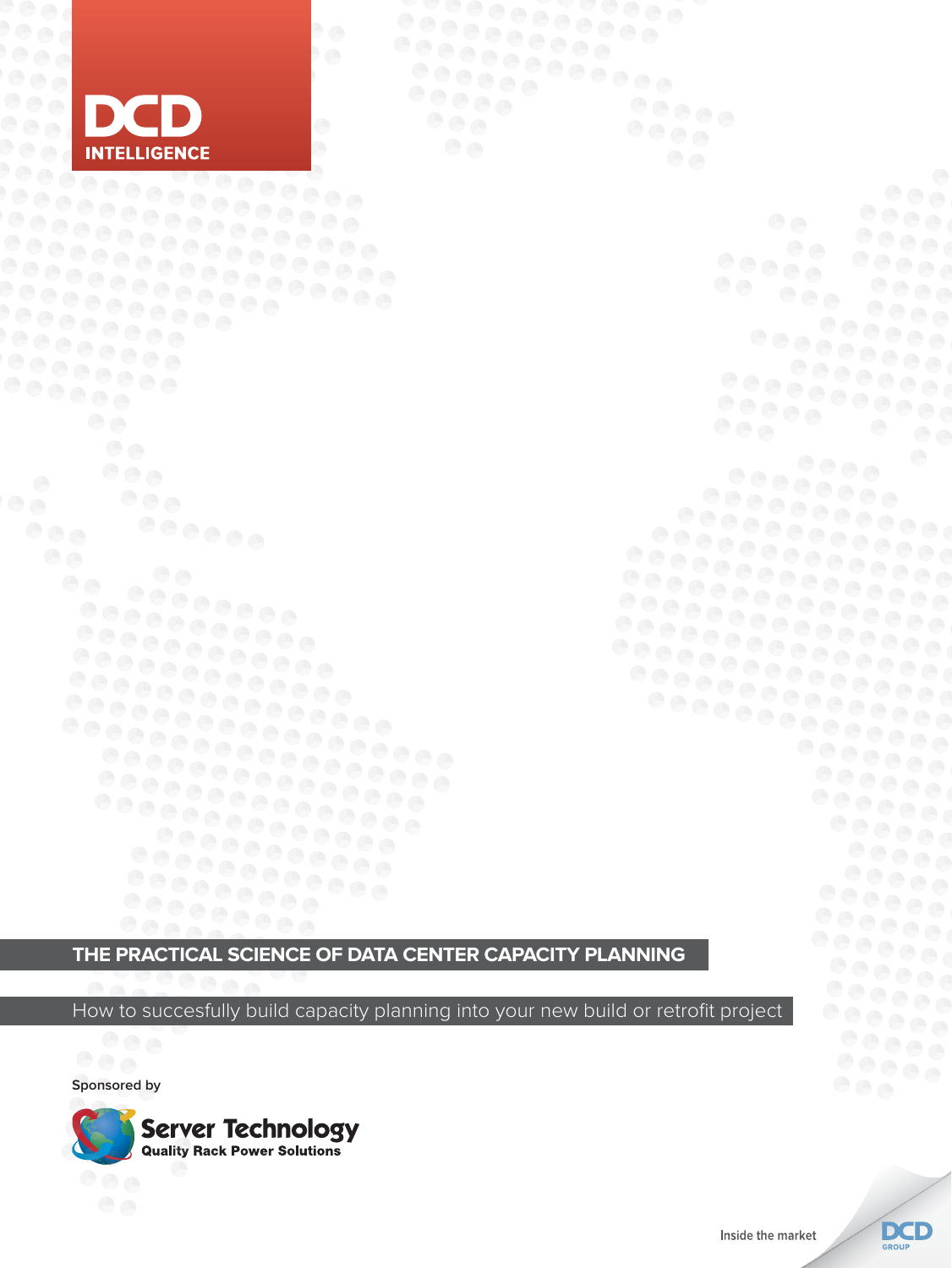## **Introduction**

As the need to balance current and future IT requirements against resource consumption becomes more urgent, the data center industry increasingly views capacity planning as a way of achieving a critical component to planning a new build or retrofit. Data center capacity planning can be a complex undertaking with far-reaching strategic and operational implications. DCD Intelligence has therefore compiled this White Paper in order to share some industry insights and lessons on the practical steps that are needed to develop a successful power and capacity planning strategy.

These insights are based on a series of 15 in-depth interviews conducted with market-leading data center owners and operators. They include Cisco WebEx, Defense.net, Edmunds, Gigamon, IBM Global Technology Services, ING Bank and Scale Matrix. Between them, the organizations interviewed account for just less than 1 million staff worldwide and annual revenues of approximately US\$ 350 billion. They own or operate approximately 400 data centers and labs world-wide.

DCD Intelligence conducted the interviews in December 2013 and January 2014. The interviews covered capacity planning and power management strategies adopted, paying particular attention to the differences in capacity planning between new-build data centers and retrofit environments.

This paper has been researched and published by DCD Intelligence on behalf of Server Technology, Inc.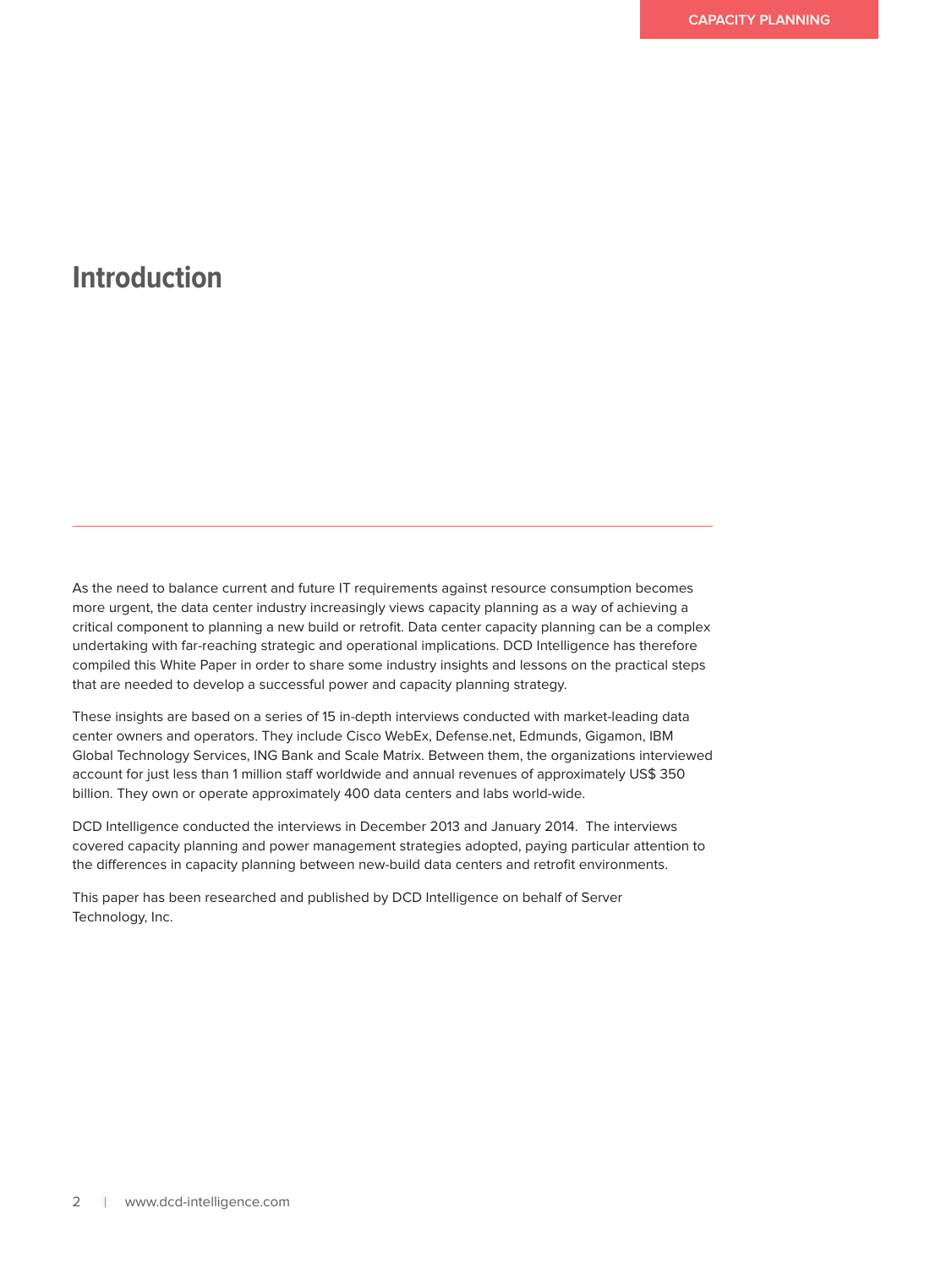# **Key Points in Developing a Capacity Plan**

### **Starting Points**

To start your capacity plan, the first key step is to establish a baseline understanding of what your requirements are in terms of key facility resources such as power, infrastructure, cooling and space. You need to look at your requirements as they currently stand and how they might change in the future. At this critical initial stage, it is essential that you fully understand your own company strategy, its IT priorities, the possible build or buy options, and its historic power usage. Additionally, it is important to conduct your own research on background information by talking to your peers, to vendors, and by searching the Web. Also, try to attend relevant conferences, trade shows, and training courses. Understand the current and potential real estate for labs and data centers.

### **If you Intend to Retrofit your Facilities**

If your likely solution will be to retrofit an existing facility, then you will need to understand the current limitations of power, cooling and space within the facility. Review the life cycle status of devices (generators, row-level PDUs, chillers, CRAC, UPSes), as well as the opportunities and challenges presented by an upgrade - as part of this process, some organizations have introduced sustainable components and adopted a modular approach to facility deployment. In addition, you should discuss the facility and resource requirements for the applications, as well as the IT and communications equipment to be used within the refurbished facility over time. Also forecast the power draw and life expectancy of the new facility.

### **If you Intend to Build a New Facility**

Some of the steps that have been taken to facilitate capacity planning include:

- **›** Choosing a location and modifying the build specifications to allow for the consideration of both modular and traditional design options, sustainability measures, and ease of upgrading over time.
- **›** Choose appropriate devices with long life cycles for the physical infrastructure.
- **›** Design the limitations of power, cooling and space.
- **›** Discuss the requirements for applications to be run. Some organizations have decided to focus on high-density modular racks which maximize utilization through advanced virtualization. Negotiate the initial occupancy of IT and communications equipment – this typically represents 50% of total space and capacity in order to allow for future expansion.

### **Common Factors that may Impact Capacity Planning**

- **›** Industry specific regulations understand carbon taxes in different countries, data jurisdictions, privacy and protection laws and how the specific standards you adhere to might affect the amount of power you need.
- **›** Rack density and optimization requirements.
- **›** Power utilities for new-builds, understand the different prices around the world, the possibilities of long-term contracts with low prices, and dual supply for redundancy. Consider the lower infrastructure costs and higher efficiencies of high voltage 3-phase power (such as 400 or 415VAC).
- **›** Cooling understand the requirements for cooling and its power draw, as well as how requirements may vary according to different times of the day, different seasons and different loads. Also, examine the potential of fresh-air cooling and of running equipment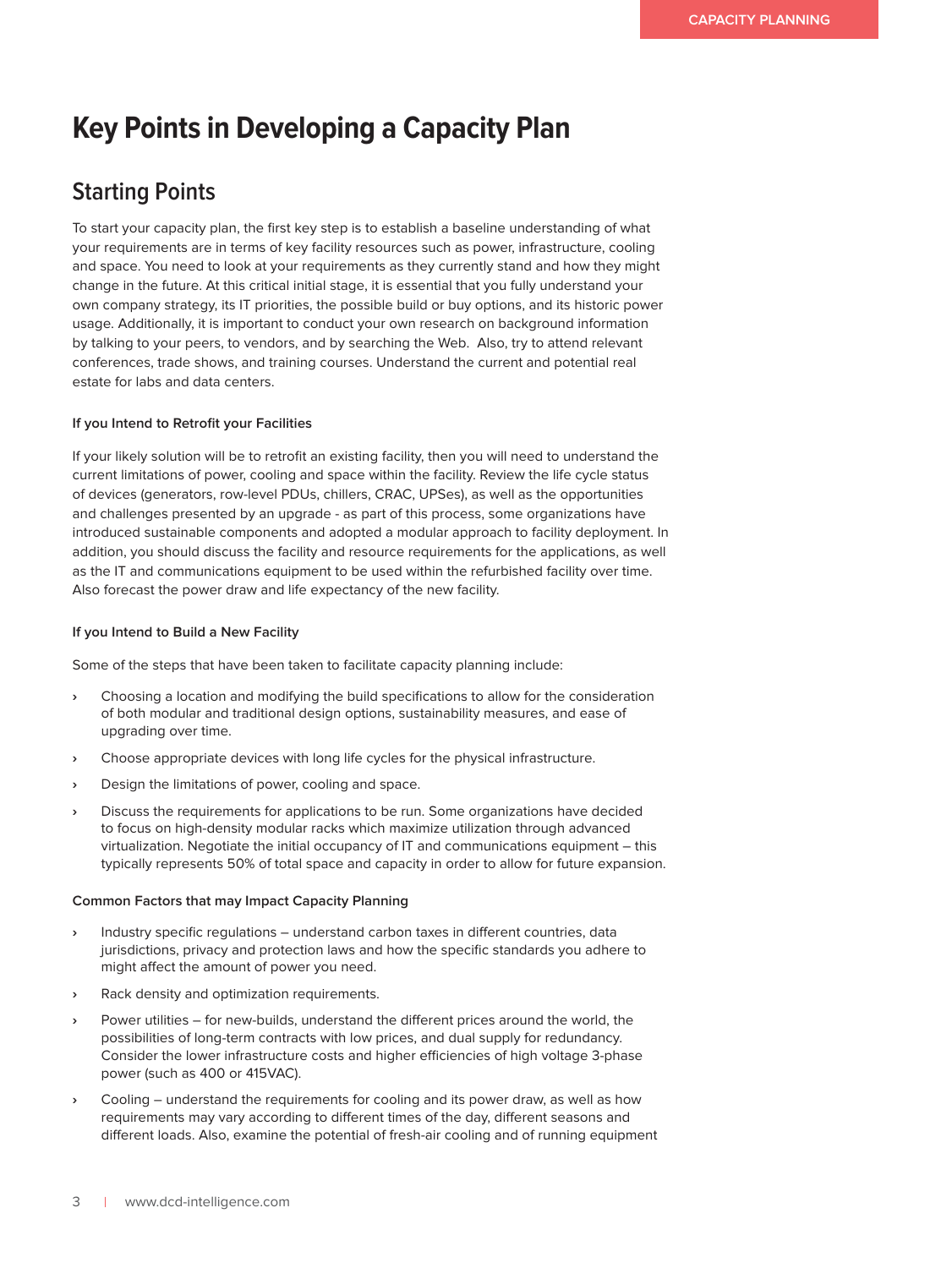at higher ambient temperatures to reduce the cooling requirement.

- **›** Plan for business continuity and disaster recovery depending on your facility profile, explore the use of cloud servers and colocation providers as back-up; test your active data centers to reduce the risk of potential disaster. Whatever the scenario, calculate the capacity needed for protection.
- **›** Sustainability and 'green' performance understand your firm's corporate and social responsibility (CSR) policy and the way your data centers relate to it; calculate the comparative costs of traditional versus renewable energy sources.
- **›** Budgeting fit the multi-year capacity plan into the annual budgeting process, underlining the effects of consolidation and/or the expansion of IT and communications equipment. Consolidation can be the result of virtualization, decreasing the number or size of assets, or migrating all assets into one area. For service providers, it is important to understand the relationship between customer acquisition and power usage.

### **Run With your Plan but Remain Open to Opportunities**

A plan is there to be followed but that should not stop you from being creative and using your experience to make modifications over time. Our research indicates that the strongest factor in successful capacity planning is the experience of the executives running the plan and their ability to make appropriate changes. Very few of the respondents felt comfortable forecasting the power draw of the equipment even in the near future. Therefore, don't be overly-optimistic in the forward scope of your plan: 2 to 3 years in the future was the typical length of those we interviewed.

It is important to encourage higher utilization of IT and communications resources within the facilities you manage: the current practices of never turning equipment off and reserving servers 'just in case' they are needed creates massive inefficiencies which will need to be addressed - especially as the cost of electricity increases and as vulnerability to black outs and brown outs becomes far more widespread.

Share your knowledge with others – especially the non-specialists within your company and your peers in other companies. As in so many areas of our industry one size doesn't fit all when it comes to capacity planning; social interaction and informal discussion will also therefore help to identify the differences in your approach to the subject.

The objective of the guidelines in this White Paper is to help you avoid some of the pitfalls and take advantage of new opportunities as you manage an increasingly important business process.

The guidelines are based on the experiences of the 15 leading companies interviewed.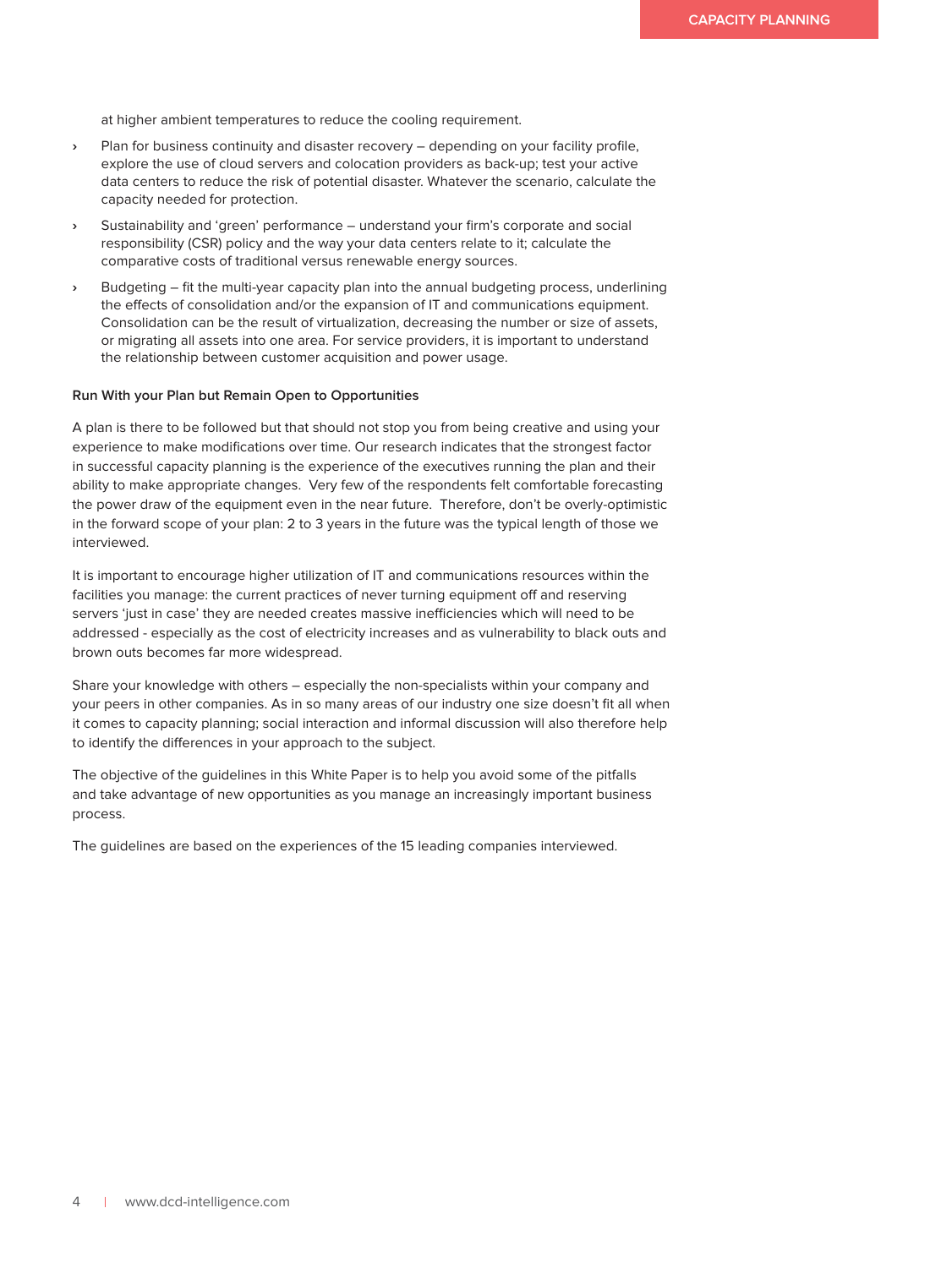# **The Practical Science of Capacity Planning**

### **Introduction**

Key emerging industry trends towards Data Center Infrastructure Management (DCIM) and Software Defined Data Centers (SDDC) demonstrate a continuing need to look at the key balance between IT and communications and facilities management.

Capacity planning brings together all the key resource and output factors that constitute a data center's reason for commission and its means of fulfilling that. As critical resources become more expensive or scarce, being able to plan for future capacity requirements becomes more critical.

Therefore DCD Intelligence spoke in depth with 15 executives to find out how they do their capacity planning and the issues they faced in doing so. These companies have combined revenues of \$350 billion, employ 1 million staff and run in excess of 400 data centers and labs. They varied in size between global IT supply companies, colocation companies, smaller vendors and suppliers and enterprise organizations.

The information from interviews conducted has been segmented into sections on:

- **›** The Planning Process
- **›** What should be Included in the Plan
- **›** Modifying your Plan
- **›** Power as the Key
- **›** Retrofitting an Existing Facility versus New Build
- **›** Key Lessons

### **The Planning Process**

### **Who Does the Planning?**

While capacity planning remains a critical undertaking to all organizations interviewed, the profile of who is responsible varies greatly. Our respondents' job titles include VP Operations, Data Center Design, Services, Staffing Engineer, Services Area Executive, VP Engineering and Web Operations to Infrastructure Managers. We also found differences in planning processes between lab services and data centers – and between end-user organizations and those providing colocation for their customers. For many of our respondents, IT is their main business. As such, the importance of data centers and labs are constantly increasing.

For those building their own facility it is a major capital investment - 'hundreds of millions' in one case – but many non-specialists underestimate the importance at this early stage of properly planning power consumption. The planners we interviewed don't work in isolation however. Instead, they interact with networking, business, engineering, building, real estate and IT departments as well as customers and CXOs to help forecast power requirements. In the case of the colocation vendors there are also strong ties to the salesforce, to business planners and with product designers in the lab services area.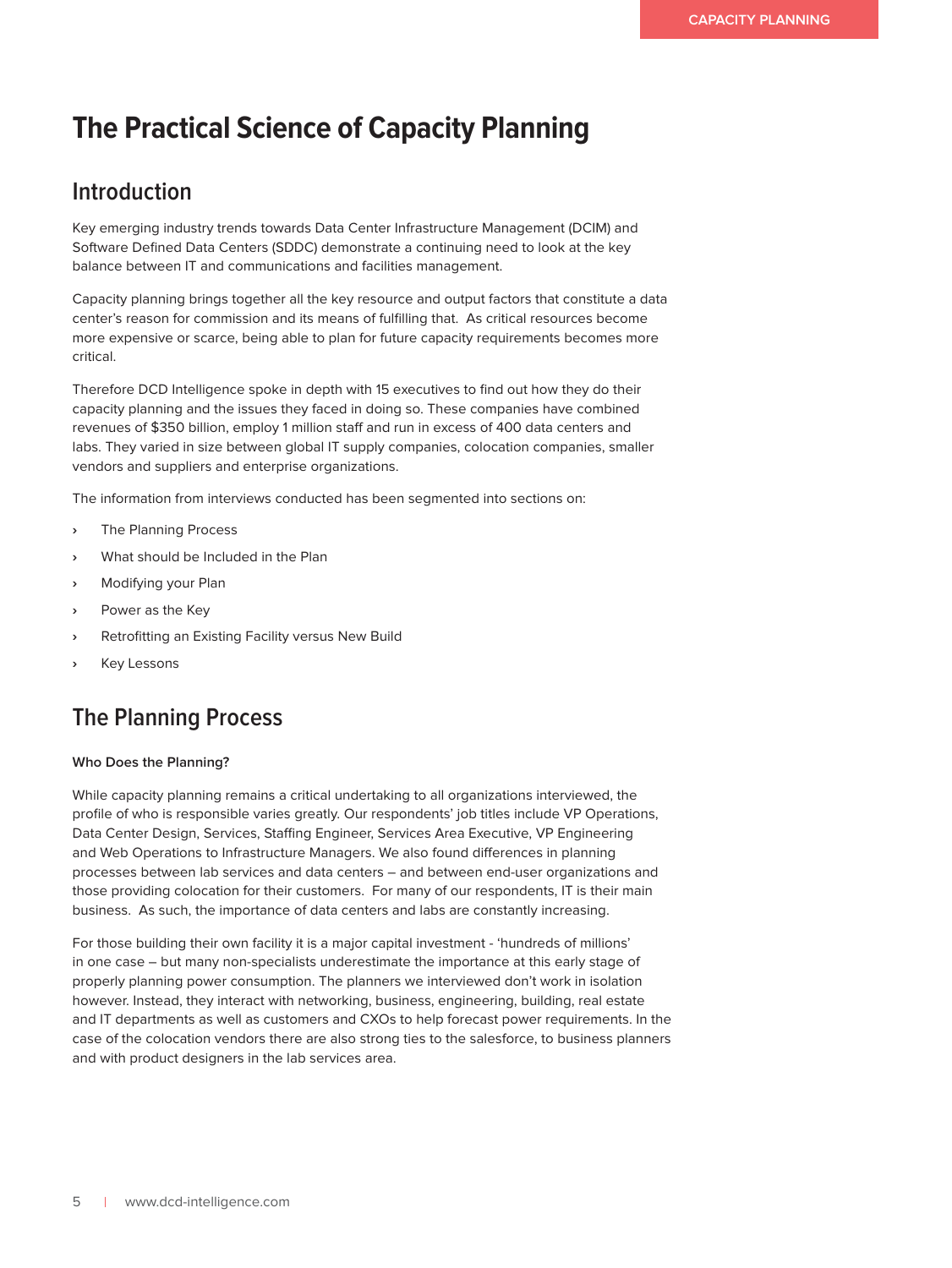#### **How Do the Planners Keep Abreast of Market Developments?**

The planners we interviewed rely heavily on external sources of information to keep up to date. They attend training courses, conferences (DCD Converged included) and trade shows, and they meet regularly with vendors they trust. Some use standards such as those published by the Uptime Institute and the Data Center Alliance (DCA).

They improve their plans through peer level discussions with those in similar businesses, learning and passing on their own knowledge on new issues and developments. Even within our relatively small survey, some of our respondents had been discussing this research project with each other.

### **What Should be Included in the Plan**

Among the companies we spoke to no two planning processes were the same. We discovered deep domain knowledge and practical knowledge of the environment in almost all interviews. In a couple of cases experts have been brought in to oversee modernization of the capacity planning, joining with good experience of similar environments. The plans themselves usually involve using historical metered data and almost always include essential provisions beyond the comprehension of the non-specialists they work with.

While there are a whole series of factors that need to be considered in capacity planning, inclusions in the Plan may depend on a number of factors, principally connected to the stage of development and lifecycle – from pre-commissioning to de-commissioning, as well as performance standards for the data center such as those governing efficiency and utilization, risk/'future proofing' and asset management. As noted by Mark Potloff, Senior Manager of Systems Operations at Edmunds, "in capacity planning, it is important to be flexible, to be confident that there's an answer, and to leave yourself options".

#### **Capacity Planning as an Input to the Choice of Physical Locations**

The planners interviewed are required to put more thought than their predecessors into where data centers and labs are built. However, some are still required to work within the physical limitations of facilities built next to (or on top of) their headquarters.

Choosing a location tends to be based on where customers are located (for the colocation suppliers), where the network is most accessible (for network and IT suppliers), where there is plenty of cheap power available and, in some cases, whether the area is free from the risk of natural disasters. These planners are well aware of the upsides and downsides of the new locations being selected as part of their companies' expansion plans – whether balancing East, Central and West coast locations in the USA, or adding new facilities in Singapore, Frankfurt, London City, Slough, Amsterdam, Hong Kong, Switzerland or Scandinavia. A number of respondents pointed to the extra cost of power in Germany following the government's decision to move away from nuclear power. Almost all noted that energy costs were higher outside the USA.

Getting involved as early as possible allows planners to provision for future adjustments to the mechanical infrastructure as the facility matures. Specific provisions include increasing the size of cooling units and associated HVAC infrastructure and raised floor height. They can also include adopting a modular approach to facility expansion. A good capacity plan makes provisions to avoid costly modifications over time. In one case this involved being able to add infrastructure in a few hours on a Saturday, rather than closing the data center down for weeks.

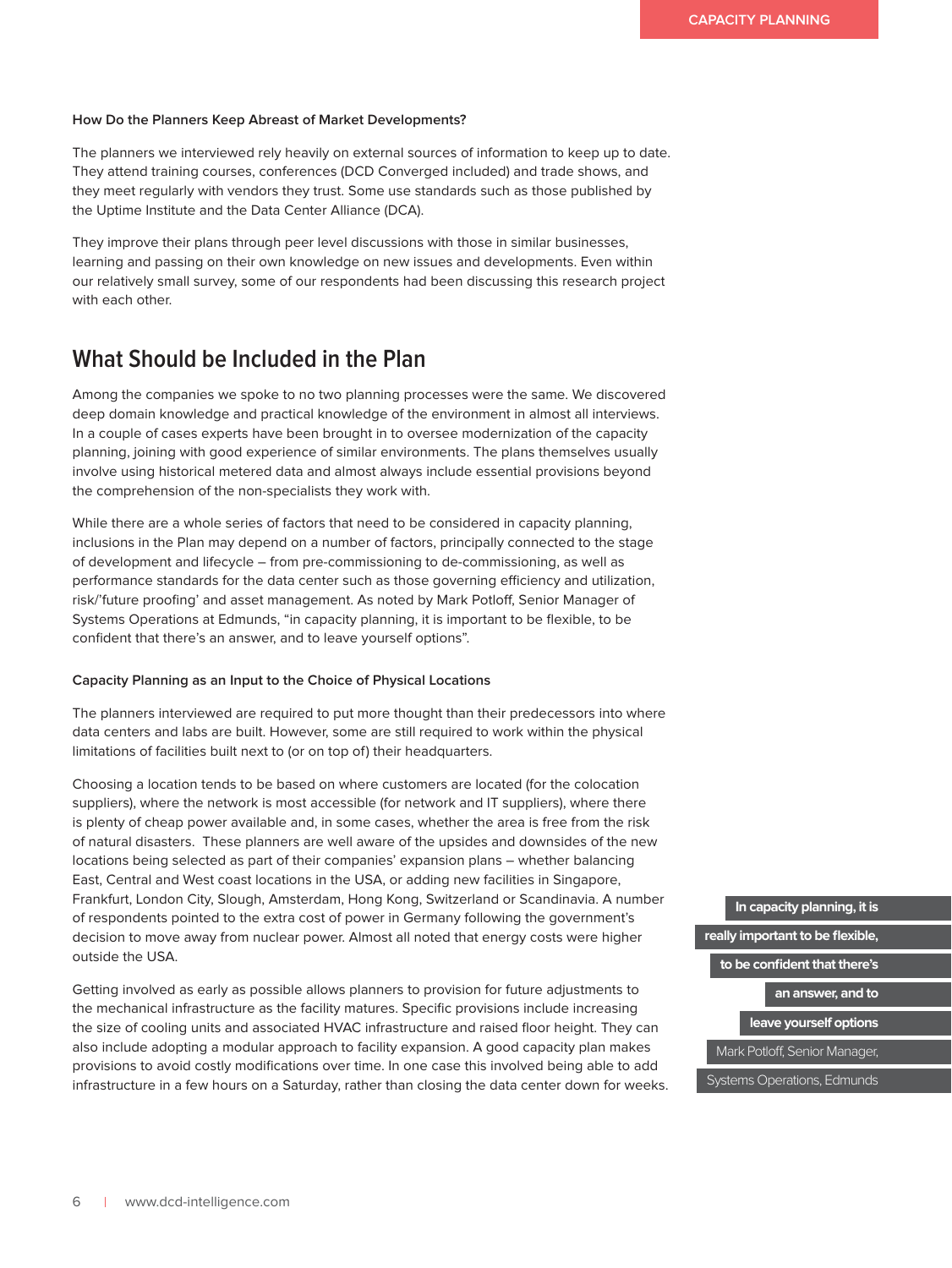**You run out of power** 

Defense.net

**before you run out of space** Joe Daly, VP Operations, Facilities Management,

# **Itemizing the Plan's Components** Components



Most capacity plans cover power first and then, subsequently, the physical space needed for the equipment. However there are several components that our respondents take into account. In particular, they pay attention to:

- **›** Industry specific regulations these vary with the type of business being run from the facility and include the need to pay various carbon taxes (mainly in European countries, but under consideration, or being launched in a number of other established markets), to comply with privacy and data protection regulations and to provide extra security procedures for state and federal government customers. Some of the colocation providers interviewed have achieved, or are looking at ways of achieving, external accreditation by working to ISO 9001/2001 standards in Europe, as well as a number working with ASHRAE standards in the US.
- **›** Rack optimization the companies we spoke to reported vast differences in power draw, which ranged from 3KW per rack to over 40KW per rack. When planning, respondents typically provision for standard versus high-density cabinets and racks, taking into account the tendency for IT departments to over-provision their resources. Some are making major savings through improving utilization rates based on increasing rack component density.
- **›** Power utilities according to Joe Daly, VP Operations, Facilities Management, Defense. net, "you run out of power before you run out of space". Achieving some degree of certainty by negotiating long contracts (sometimes for periods of 10 to 15 years) and reasonable prices for set amounts of electricity are important components of most plans. The planner in one organization reports studying comparative prices in the UK, Ireland, Holland and the Nordic region as part of its plan, while a couple of the US-based companies are worried that their government will introduce carbon taxes similar to those prevalent in Europe. Companies using colocation facilities often pay per circuit rather than metered electricity usage, thus putting the onus back onto the supplier.
- **›** In general we found little evidence that the price of electricity itself was causing enough concern to change behaviour significantly; one company (very much the exception) reported cutting its electricity costs by 20% year on year through consolidation.
- **›** Cooling getting this right is an essential part of the plan, especially as there is typically an exponential growth in the power draw of equipment over time. The companies studied are involved in adding cold-aisle containment, chimneys to vent equipment, fresh air ('free') cooling and chillers at the right time to maintain their environments. One respondent stated that his facility would suffer cooling failure before it ran out of power.



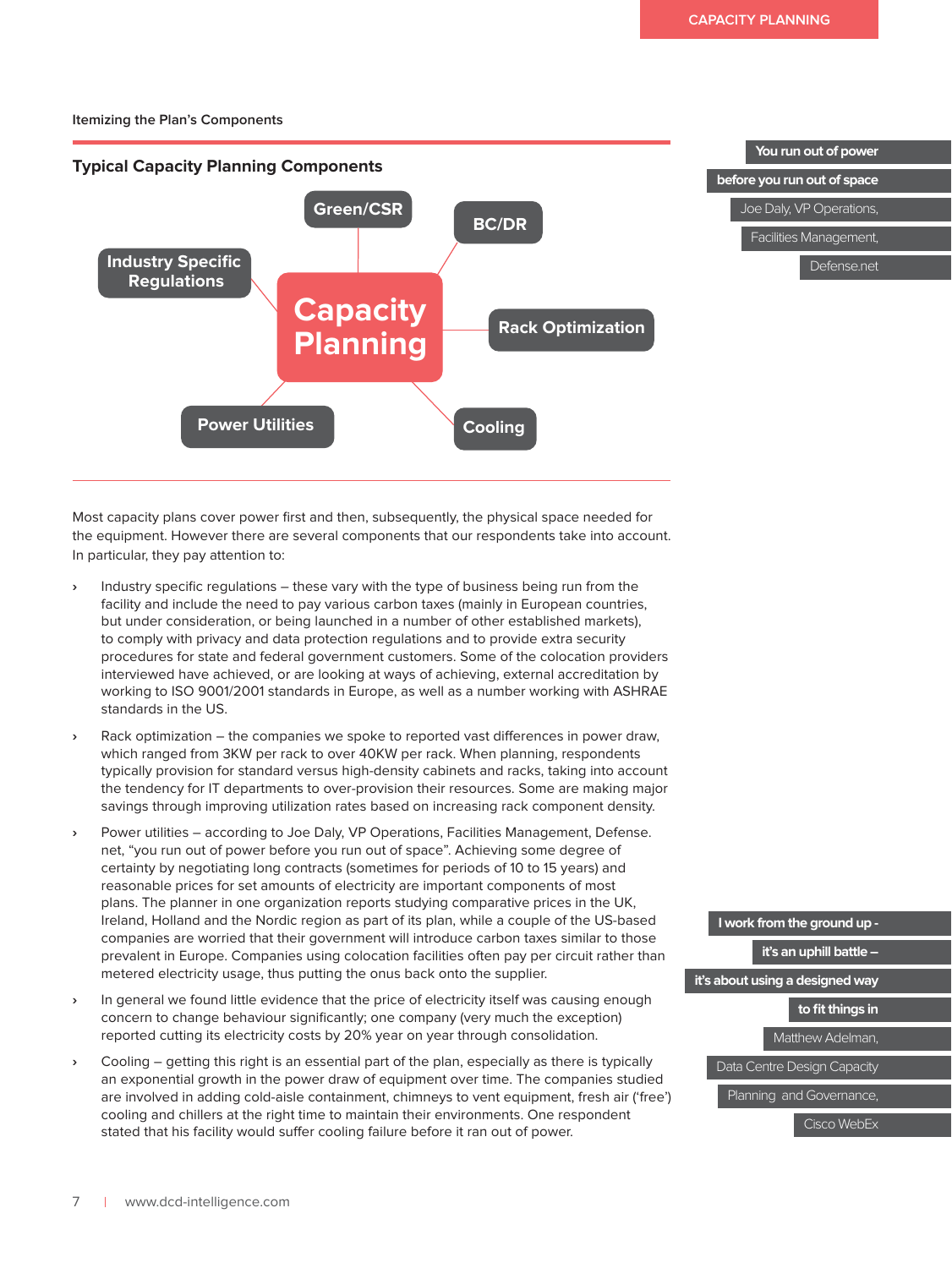- **›** Business continuity and disaster recovery these are included as services by several of the IT and network companies in our sample. In terms of capacity planning, the provision of redundant hardware, UPS systems, generators and other features add to the costs. Larger companies interviewed often run active data centers, while those running lab services are moving to virtual labs to avoid the normal process delays of physical testing. A couple of respondents pointed to potential savings from switching equipment off when not in use, despite the tendency for IT to leave their systems running 24 hours a day.
- **›** Green issues/meeting corporate and social responsibility commitments several of our respondents have significant commitments to these initiatives; keeping the PUE readings as low as possible, purchasing (or offering) 'green' power and working with environmental teams for part of the capacity plan.
- **›** Budgeting we found little evidence of concern over the cost of electricity among our respondents. One respondent indicated that he gets questioned on overall operational costs (but never specifically on energy). Most of our companies are involved in annual budgeting processes, matching new projects to available capacity and occasionally turning down potential developments as a result. However, smart planners are able to extend the life of their existing facilities by adding extra components over time. In the case of colocation suppliers, additional resources and challenges have to be addressed at shorter notice as the business acquires new customers. Slow response, based on lack of budget might actually cause a loss of customers or extra time to get a customer up and running, and thus paying their bills quicker.

### **Power as the Key**

### **Power Consumption Forecast Requirements**

According to the 2013 DatacenterDynamics Industry Census, total power consumption among global data center operators increased by 7% in the twelve months to June 2013. Consumption growth was down significantly from 19% in the previous year. Despite this, power remains one of the single largest costs for data center operators and, because of this, the use of energysaving strategies is widespread across all of the markets surveyed in the Census. Specific strategies include the implementation of more energy efficient technologies, the increased use of outsourcing and the deployment of capacity management solutions.

To make power capacity forecasts, the companies interviewed use information on historic power usage, as well as future equipment purchases, utilization rates, consolidation plans and customer acquisition. While the life expectancy of the data centers and labs themselves typically span from 10 to 20 years, the capacity forecasts are typically much shorter: many of our respondents work on the basis of reaching maximum capacity within a couple of years. Data center and lab operations are growing in importance in the majority of the companies we spoke with, putting significant pressure on their capacity plans. However, several of the companies interviewed have been able to cut back on power usage through consolidating servers and other efficiency measures. As Ton Robers from ING's Physical Planning Data Centre Consultancy notes, "When the data center is sixty percent full, you have to work out where the best place to install the new servers will be".

Many of our respondents say that there is a big difference between the amount of energy IT and communications administrators say they will need for their applications and the amount they actually use. Monitoring power and cooling allows them to determine where they have some stranded capacity through under-utilization of existing circuits, allowing that capacity to be redeployed in other areas of the data center.



**When the data center is sixty percent full, you have to work out where the best place to install the new servers will be**  Ton Robers, Physical Planning Data Centre Consultancy, ING Bank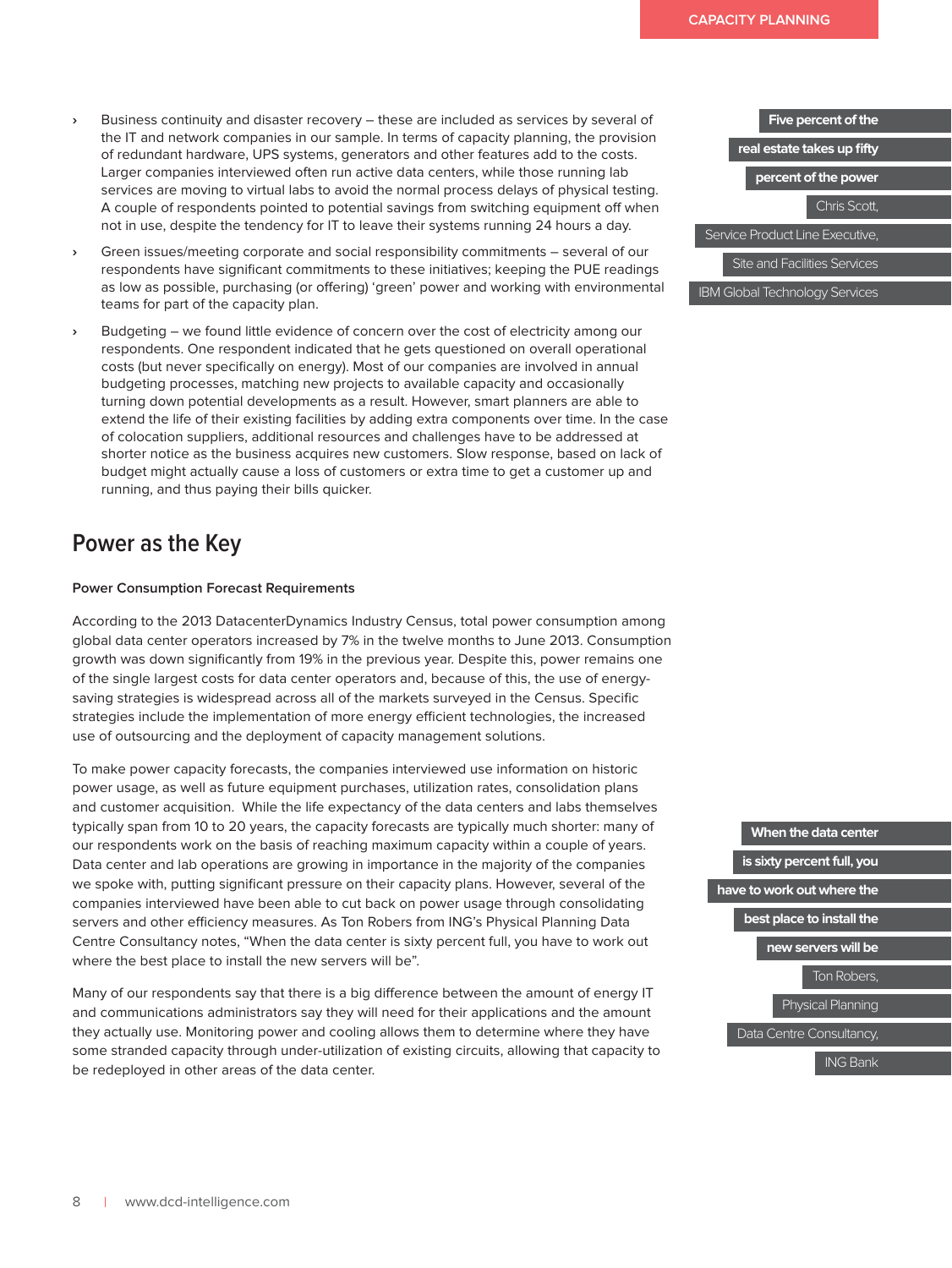### **Software Tools in Use**

While several companies stated they were using branded DCIM systems, there was no widespread use of the same DCIM tools. In fact, no two of the companies we talked to used the same software to monitor their power usage. There was also a great variety in the tools, equipment, location and experiences they have. Most have developed their own software tools for measuring and recording power usage and often link these with Building Management Systems, Asset Management and other purchased programs. In a couple of cases the high cost and requirement for dedicated staff to run more sophisticated software were given as barriers to adoption. Server Technology positions its Sentry Power Manager as a cheaper alternative to DCIM.

#### **The Importance of Rack Power Distribution Units (PDUs)**

Most of our sample use dual A+B power feeds to their data centers and labs to minimize the consequences of power disruptions. Also, they all stressed the need for reliable PDUs within their facilities using a combination of room-based and cabinet based products. As Mark Potloff puts it, "the reliability of PDUs is extremely important. Obviously you don't want non-redundant switches to fail during firmware updates".

One company had experienced widespread switch failure following a firmware upgrade some years ago, while another keeps tabs on the failure rates and usability of various vendors' PDUs. One respondent has just upgraded a number of PDUs from 16A to 32A in order to improve the reliability of part of his environment.

There is a widespread use of intelligent PDUs among our sample, on the basis that it allows power usage to be measured at the room, rack and (sometimes even) port level. PDUs with remote switching and outlet level monitoring can monitor and alarm if a piece of equipment is under-utilized. That idling equipment can then be remotely switched off. Our responders also report major advantages over the legacy devices they still have, especially in locating problematic equipment and avoiding the spikes of turning everything on or off at once. One of our respondents noted that vendors adding dual power feeds to new servers create issues that have to be addressed at the data center level.

Most of these companies are doing remote management of their PDUs at some level, collecting data on power, humidity and temperature to pre-empt potential problems and feed back into the capacity planning forecast. Remote management is also minimizing the time spent on manual intervention, although not entirely doing away with the need for a physical walk around and examination of the facility. Most of these organizations are utilizing remote management and monitoring of their cabinet PDUs at some level, collecting data on power, humidity, and temperature to pre-empt potential problems. After the information is obtained and aggregated it is fed back into their DCIM tools for their capacity planning forecasts.

Out of the organizations we surveyed, many relied on their colocation provider to handle management of servers. However, while this works for some, it may not be right for all instances and the benefits and costs of remote management should be carefully evaluated. Those companies using colocation facilities were less interested in the remote management features, which tend to be handled by the supplier.

Intelligent PDUs and remote management are considered to provide valuable ways of measuring and controlling the use of power in data centers and labs. They will undoubtedly become more important over time as electricity prices rise and users are forced to improve their operational efficiency.

There is some consensus in this research that to ensure service continuity, the implementation of dual A+B power to the facility and deployment of intelligent PDUs are important steps and

#### **The reliability of PDUs is**

**extremely important.** 

**Obviously you don't want** 

**non-redundant switches to fail** 

**during firmware updates**

Mark Potloff, Senior Manager,

Systems Operations, Edmunds

**PDUs - uptime and reliability are what you're striving for - they can become the weakest links in the chain if you get it wrong** Chris Orlando, Co-Founder, Scale Matrix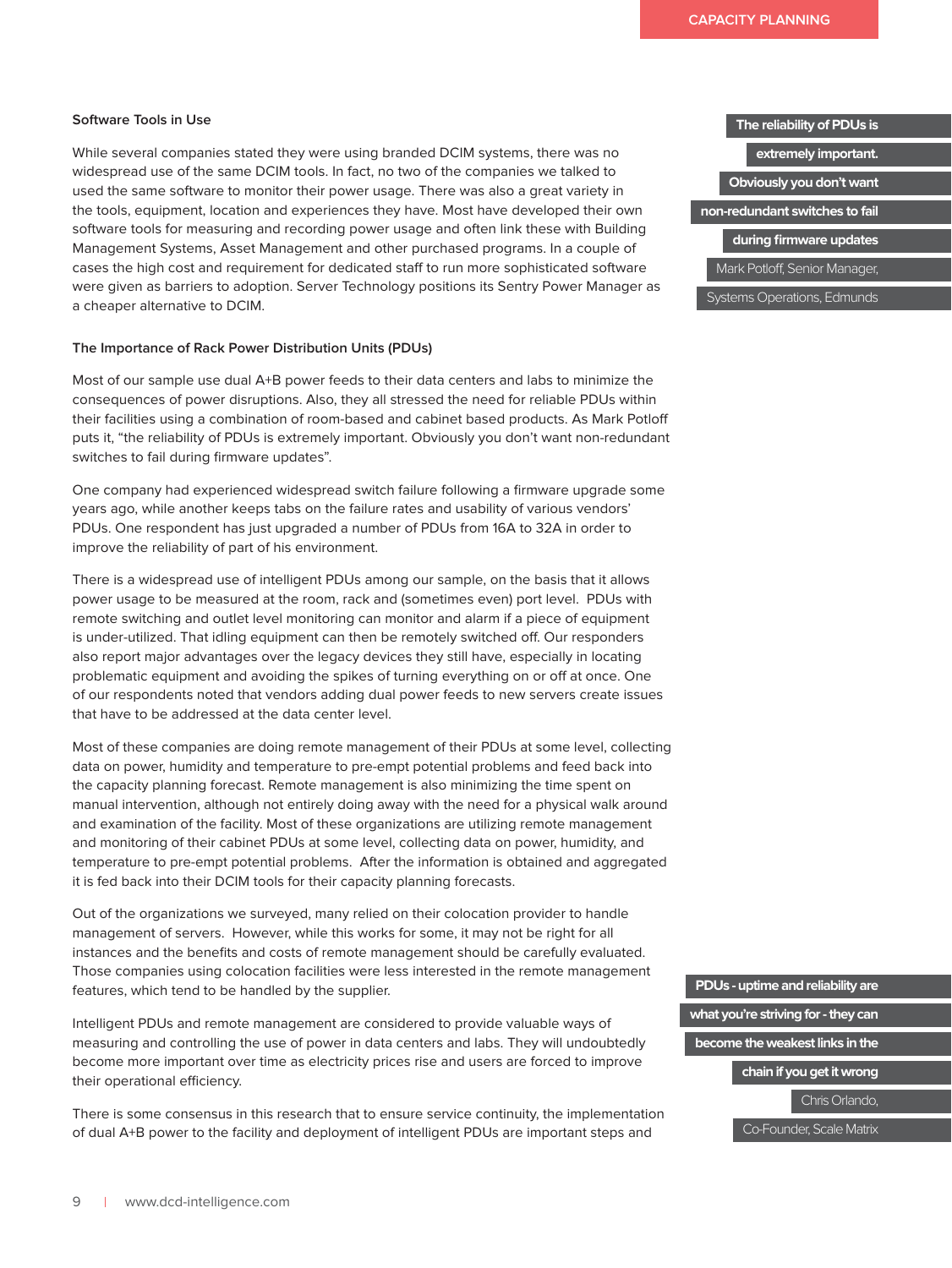that, when procuring PDUs, it is important to check out the reliability of the devices and the responsiveness of the supplier. Chris Orlando, Co-Founder of Scale Matrix, argues that "PDUs - uptime and reliability are what you're striving for - they can become the weakest links in the chain if you get it wrong".

PDUs can be used (in conjunction with a power monitoring platform) to collect accurate information on how the facility is performing against the plan, how the deployment of high and low density racks is tracking and how potential future problems can be anticipated. Monitoring options include Inlet and/or Outlet monitoring. Using a higher granularity of monitoring will result in the highest achievable efficiencies, since it will ease the task of locating inefficient equipment or stranded power capacity. Several companies have used remote management software to reduce the need on the need for manual intervention and to provide accurate historical data to feed into the evolving plan. PDU monitoring data can be fed into a DCIM, BSM or asset management program to extend the plan beyond facilities management into IT.

### **New Build and Retrofit Capacity Planning Differences**

Very different requirements exist between the capacity planning calculations used for new builds and those used for retrofit data centers or labs. Calculation differences also exist between traditional IT and cloud architectures.

### **Retrofitting of Existing Facilities**

Capacity planning leading to the retrofitting of existing facilities needs to work within the limitations set by the physical constraints of the existing facility. Many of the organizations interviewed have drawn up capacity plans for facilities which have been around for decades. These planners consider it easier to plan for capacity on a retrofit basis than for new-builds because there tend to be set limitations for power, cooling and space to work within. The end of product life cycles for the UPS systems, chillers and CRAC units often drives the timing of the retrofit, but there are often barriers to upgrading to fully modern specifications – such as the size of ducting and the potential space for new chillers and generators. The larger and older companies in our research often have no alternative but to retrofit older facilities, reserving their greenfield data centers for their state-of-the art applications. Joe Daly argues that "the older the power equipment, the worse it is - it can cause a chain reaction where everything fails".

Upgrading PDUs is therefore an important part of most retrofits, with one of our sample indicating that he would leave behind the dumb power strips. One of our respondents removed the old equipment and electrical waste before opening the new lab to prevent his users from scavenging, while another considers that removing older equipment is an essential feature of server consolidation.

### **New-Build Requirements and Capacity Planning**

The smaller companies in our sample often work exclusively with new-build facilities, giving them a potential advantage over their older and larger competitors; however there is still a key requirement for capacity planning to ensure the technological and corporate benefits of a new site. Some of the tasks that have been undertaken to facilitate future capacity increases include the use of modular growth strategies, increasing the size of the ducting and potential locations for an additional chiller.

Capacity planning for a new location holds the advantage of being able to implement a wider set of elements in the capacity plan, including being able to negotiate long contracts with low pricing from power utilities. Building on new sites allows our planners a more sustainable



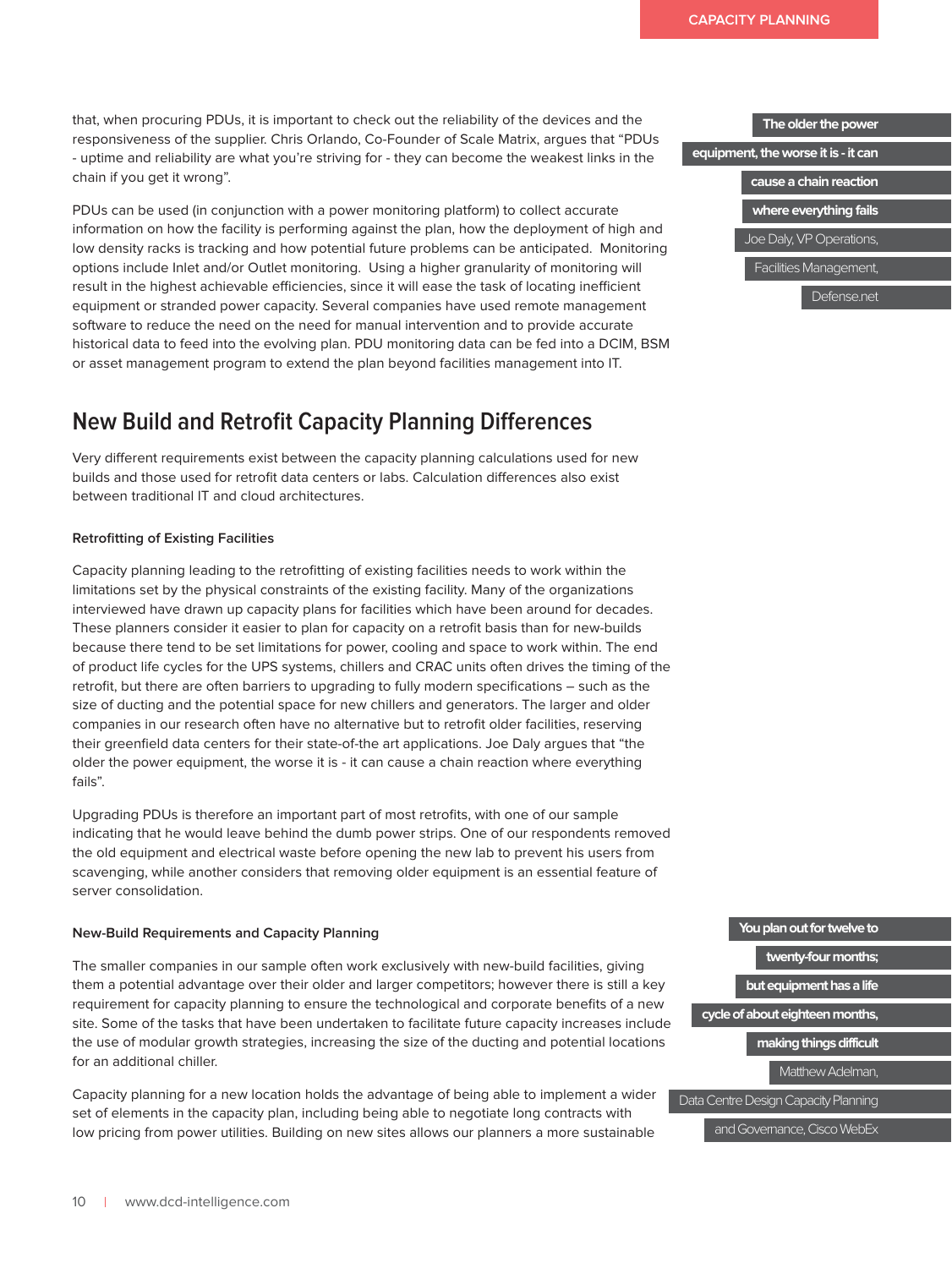approach and many are being creative in the adoption of fresh air-cooling, alternative generators and 'green' energy supplies. The biggest advantage of new builds mentioned by the planners in our sample is the ability to take a more modular approach to the infrastructure, with planning permission being sought for the addition of larger generators, different types of chiller and other power and cooling equipment over time. One company first fitted a PDU to every other rack, with the option of having one per rack as the plan evolves; another built the data center with 50% of the space free for expansion.

### **The Implications of Cloud Computing and Advanced Virtualization for Utilization and Capacity Planning**

Running parallel to the decisions made on the physical power and cooling infrastructure, our capacity planners are well aware of the differences between traditional IT and communications equipment and high-density racks built to accommodate advanced virtualization and Cloud Computing. Multi-tenancy Cloud services are almost always cheaper than private or hybrid Cloud environments because data center or lab resources can be shared and utilization increased. One of our sample noted that IT equipment tends to draw 50% of its maximum power when idling, so ensuring applications are always running is a vital element in improving efficiency.

Regardless of the style of computing, it is clear that there are advantages to having fewer servers running harder in your data center. Most of the colocation providers in our survey report a growth in the balance of Cloud over traditional server configurations. Two companies interviewed have decided to outsource some of their own workload to Cloud providers – thereby eliminating the need to do capacity planning.

### **Capitalize, Plan to Fit your Challenge**

While capacity planning is considered easier for retrofit facilities, building new data centers allows our planners to stretch the capabilities of the physical infrastructure, adding new devices in future years to extend the overall life of the facility.

There is much to gain from increasing the utilization of the IT and communications equipment through advanced virtualization typical of Cloud Computing. Most of our sample differentiate between standard and high-performance racks.

New-build facilities allow for a more modular approach to the equipment used and greater sustainability for the building and infrastructure. Few of the executives we interviewed had much choice in the beginning between retro-fitting or new builds, or between the style of applications or product design and testing being done by their companies. However, a few of them have gained enough experience over the years to play a leading role in the commissioning of major new facilities. The capacity plans vary with the history, business and strategy of the companies they serve, but they share common features from which we can all learn.

**New build is always more fun**

Dan Lunderville,

Manager Lab Services, Gigamon

**Racks running Cloud applications draw 25% more power, but provide five times more computing** Matthew Adelman, Data Centre Design Capacity Planning and Governance, Cisco WebEx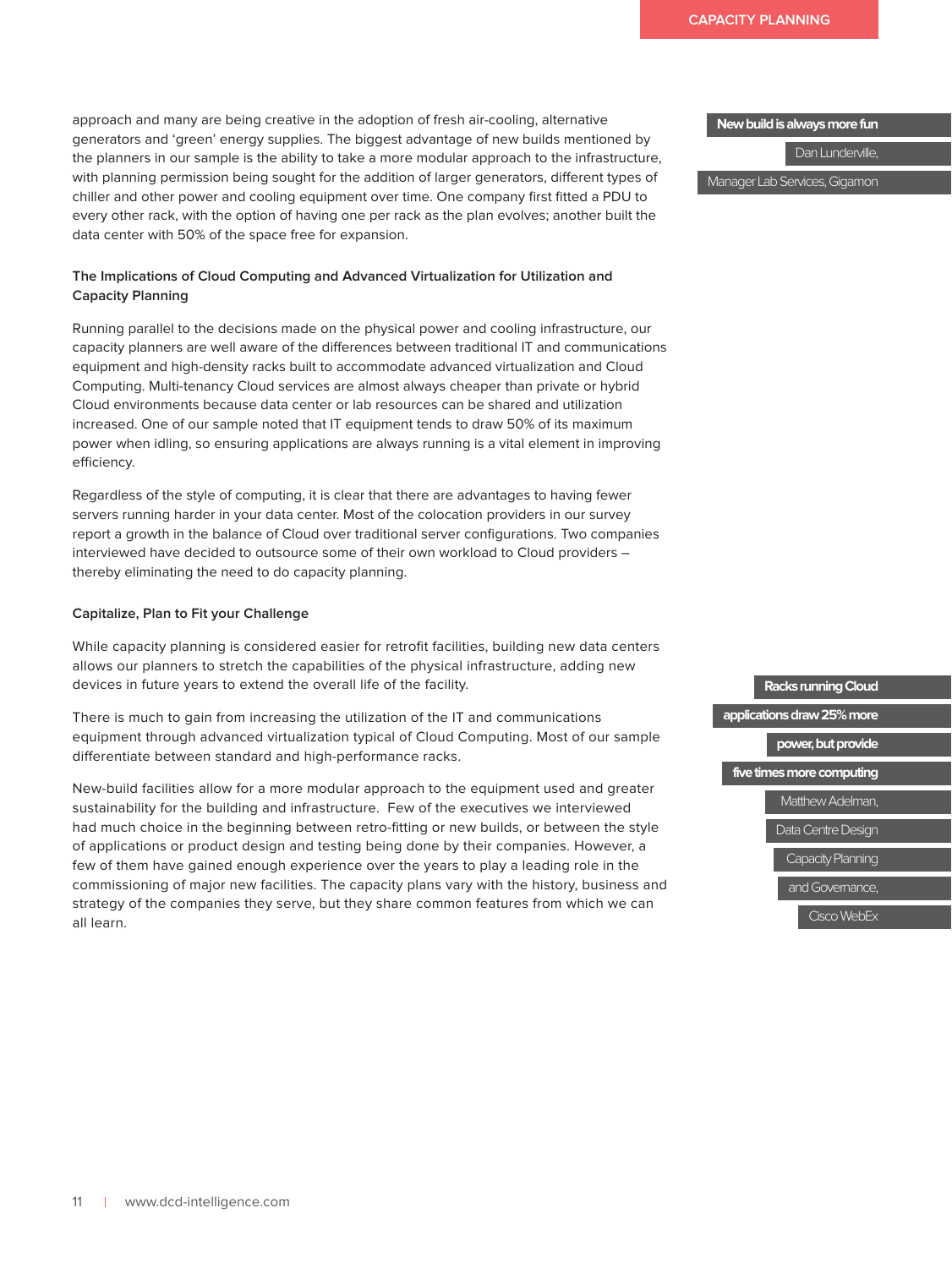### **Key Lessons**

### **The Most Important Lessons Learned**

We asked each of our respondents to identify the most important lesson they had learned from their time doing capacity planning. Their observations included:

- **›** 'Don't try to save too much money'
- **›** 'Don't plug redundant power supplies into the same circuit
- **›** 'Understand whether the capacity is limited by the site or the contract'
- **›** 'Plan the power to meet the cabinet needs for what's coming'
- **›** 'Get everyone to understand the balance between OPEX and CAPEX as energy costs rise'
- **›** 'Use a proper process for getting things onto the data center floor, or you'll end up with a mess of computer equipment after a few years'
- **›** 'Get customers to move away from the requirement for contiguous expansion in the same data center'
- **›** 'Align the capacity plan with customer objectives'
- **›** 'Move up from template-level to product-level planning'
- **›** 'Be honest and look at reality operations will usually over-specify the capacity they need'
- **›** 'Be flexible let IT understand the difference between peak and normal capacity'
- **›** 'Go for maximum scalability and flexibility'
- **›** 'Measure twice, cut once and build as much as you can afford'

### **Conclusion**

From a research perspective, capacity planning is a vital process for any company with its own lab or data center; this view is shared by the experience and insight of the executives we spoke with.

Based on current trends, the power draw of IT and communications equipment will continue to rise, creating an exponential demand for the power needed to run and cool it, while the cost of power increases and its ready availability is threatened in some locations. Only a small number of companies will be able to reduce their workload and power draw through consolidation, although there is still plenty of scope for improving the efficiency of operations by turning off equipment when not in use and improving the utilization of the devices that are.

The activities and perspectives of IT and facilities management professionals continue to differ and it looks unlikely that many companies will be merging these silos any time soon. However, the provision of intelligent and remotely-managed PDUs, as well as the development of DCIM and SDDC tools, are important bridges between the two silos.

All the companies we spoke to have addressed capacity planning in subtly different ways, taking into account their own history and strategy. We discovered that no single plan fits all and that this is a very practical science.